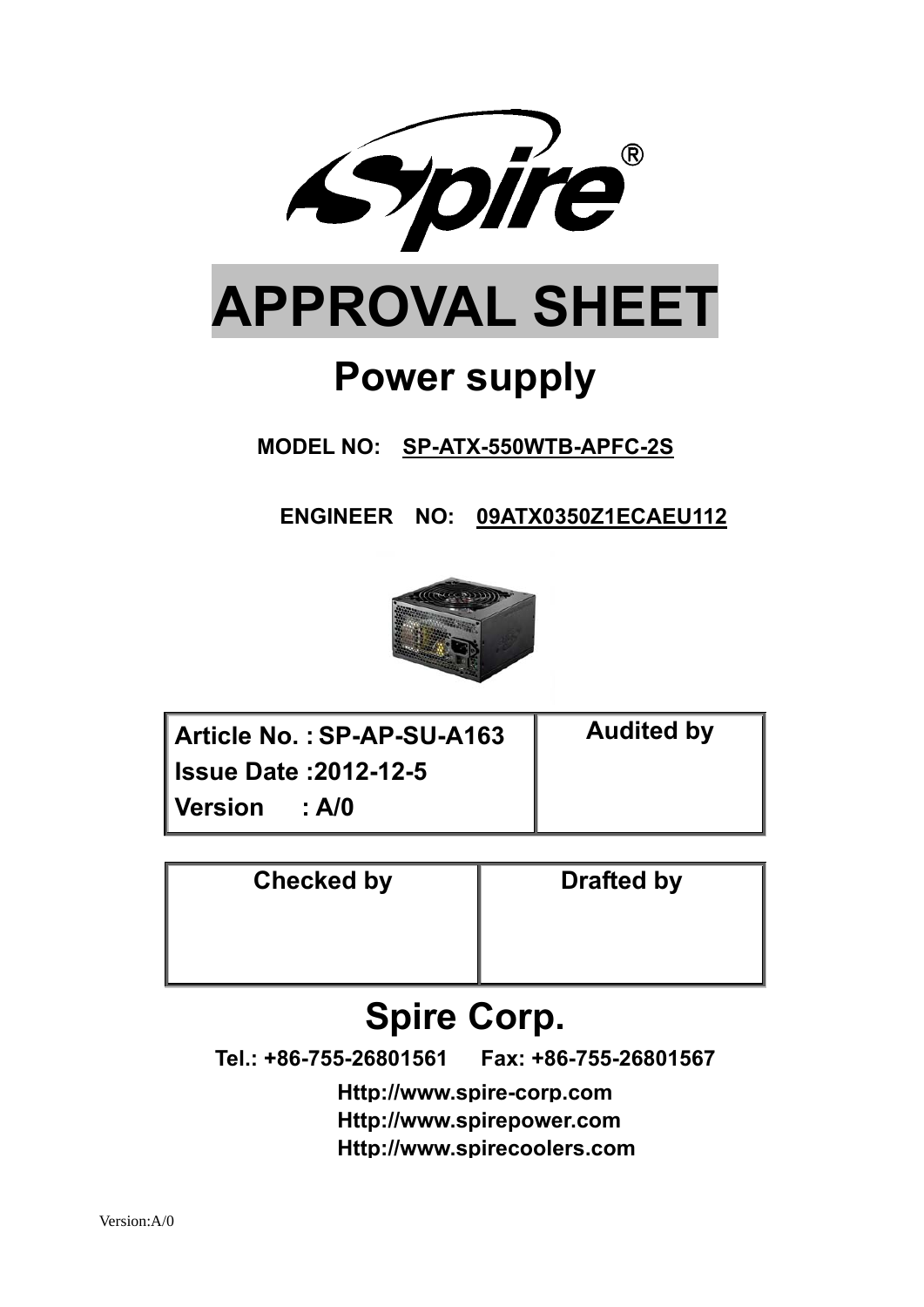

# **Approval Sheet Revisement Record**

### **Article No: SP-AP-SU-A163**

| <b>Version</b> | <b>Revised</b><br><b>Chapter</b> | <b>Description</b>   | <b>Revised</b><br><b>Date</b> | <b>Drafted</b><br><u>by</u> | <b>Audited</b><br><u>by</u> | <b>ECN</b><br>No. |
|----------------|----------------------------------|----------------------|-------------------------------|-----------------------------|-----------------------------|-------------------|
| A/O            | N/A                              | <b>First Version</b> |                               |                             |                             | N/A               |
|                |                                  |                      |                               |                             |                             |                   |
|                |                                  |                      |                               |                             |                             |                   |
|                |                                  |                      |                               |                             |                             |                   |
|                |                                  |                      |                               |                             |                             |                   |
|                |                                  |                      |                               |                             |                             |                   |
|                |                                  |                      |                               |                             |                             |                   |
|                |                                  |                      |                               |                             |                             |                   |
|                |                                  |                      |                               |                             |                             |                   |
|                |                                  |                      |                               |                             |                             |                   |
|                |                                  |                      |                               |                             |                             |                   |
|                |                                  |                      |                               |                             |                             |                   |
|                |                                  |                      |                               |                             |                             |                   |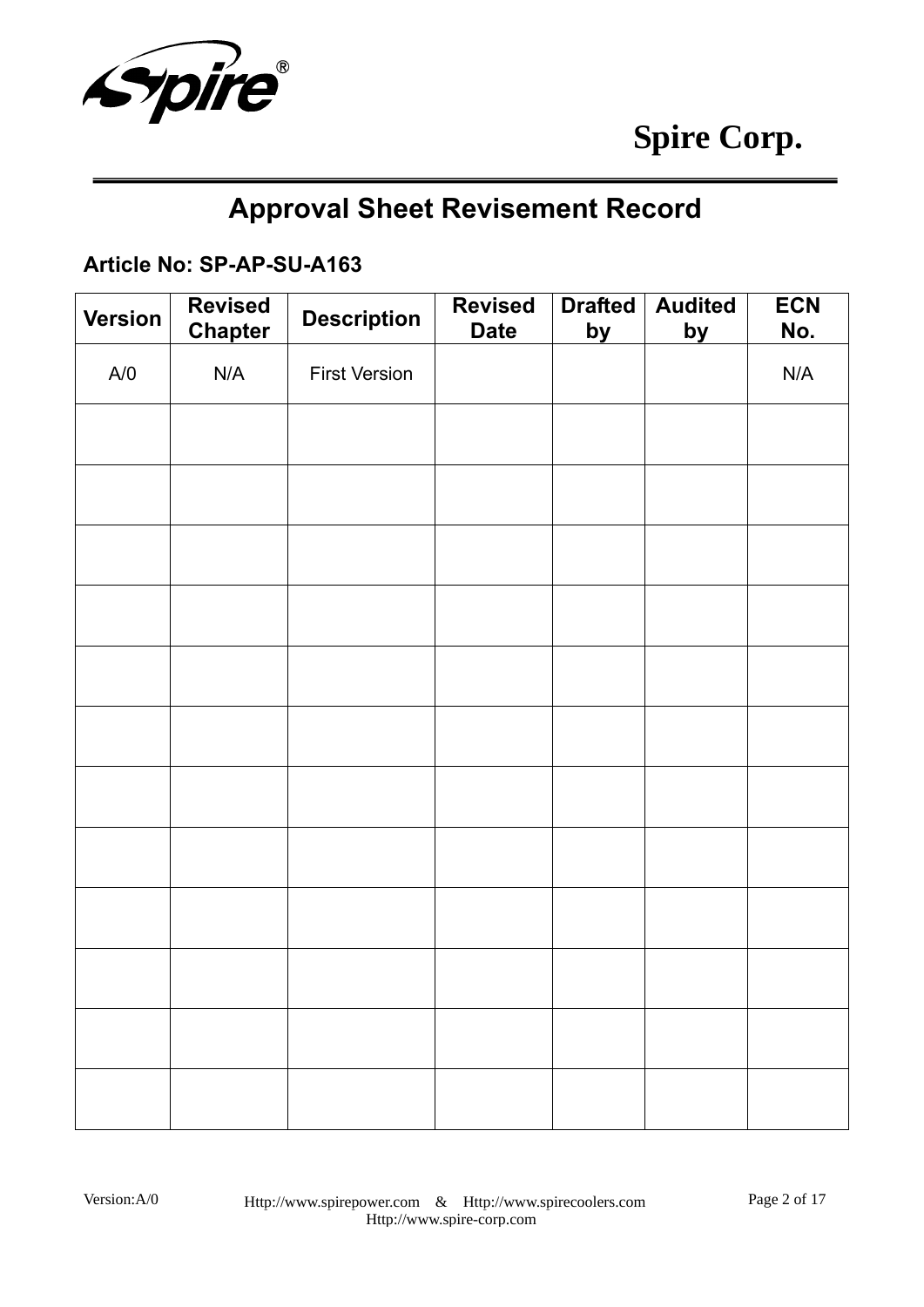

# **Contents**

| 1              |  |
|----------------|--|
| $\overline{2}$ |  |
|                |  |
|                |  |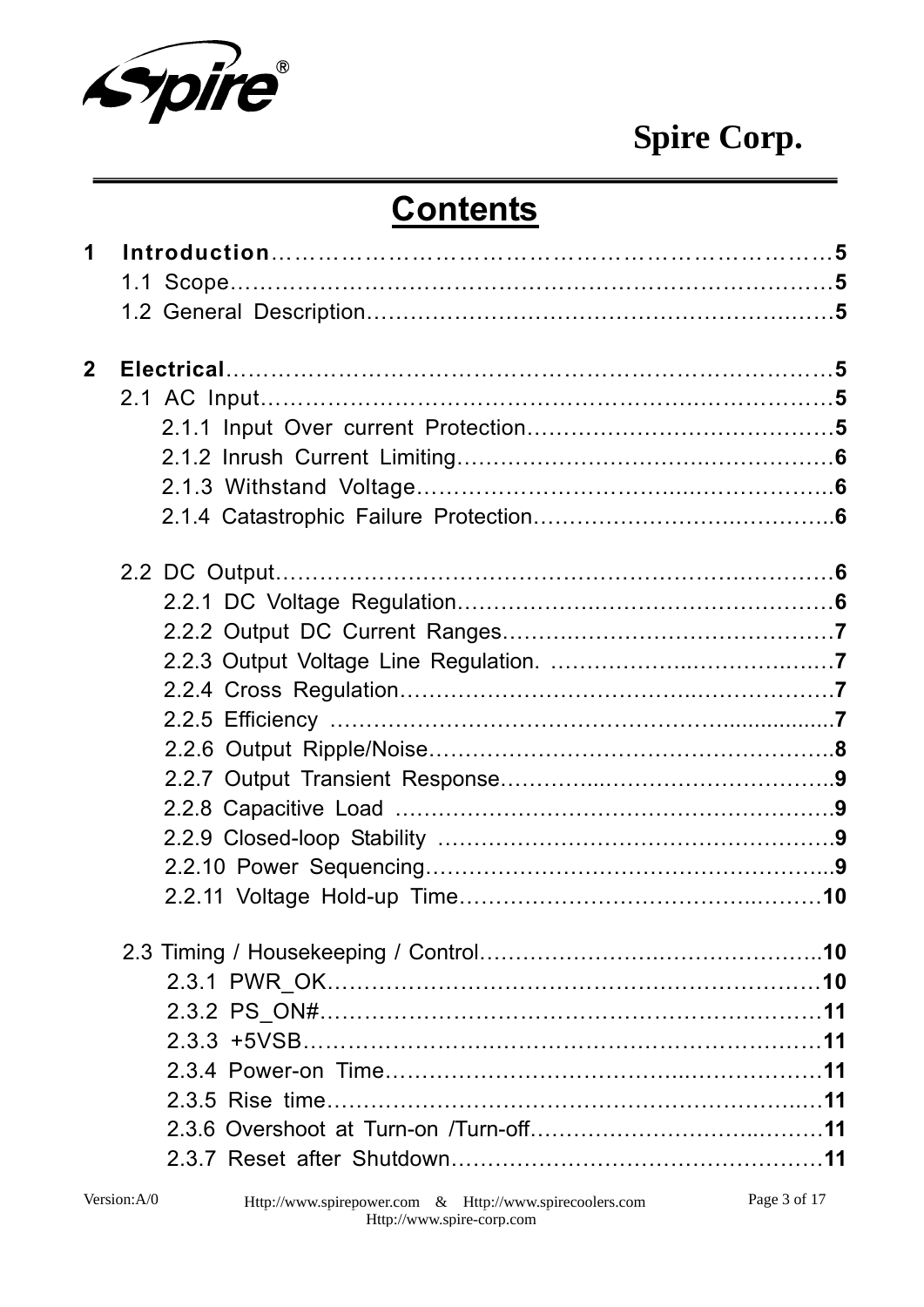

| $3\overline{3}$         |  |
|-------------------------|--|
|                         |  |
|                         |  |
| $\overline{\mathbf{4}}$ |  |
|                         |  |
|                         |  |
|                         |  |
|                         |  |
| 6                       |  |
|                         |  |
|                         |  |
| $\overline{7}$          |  |
|                         |  |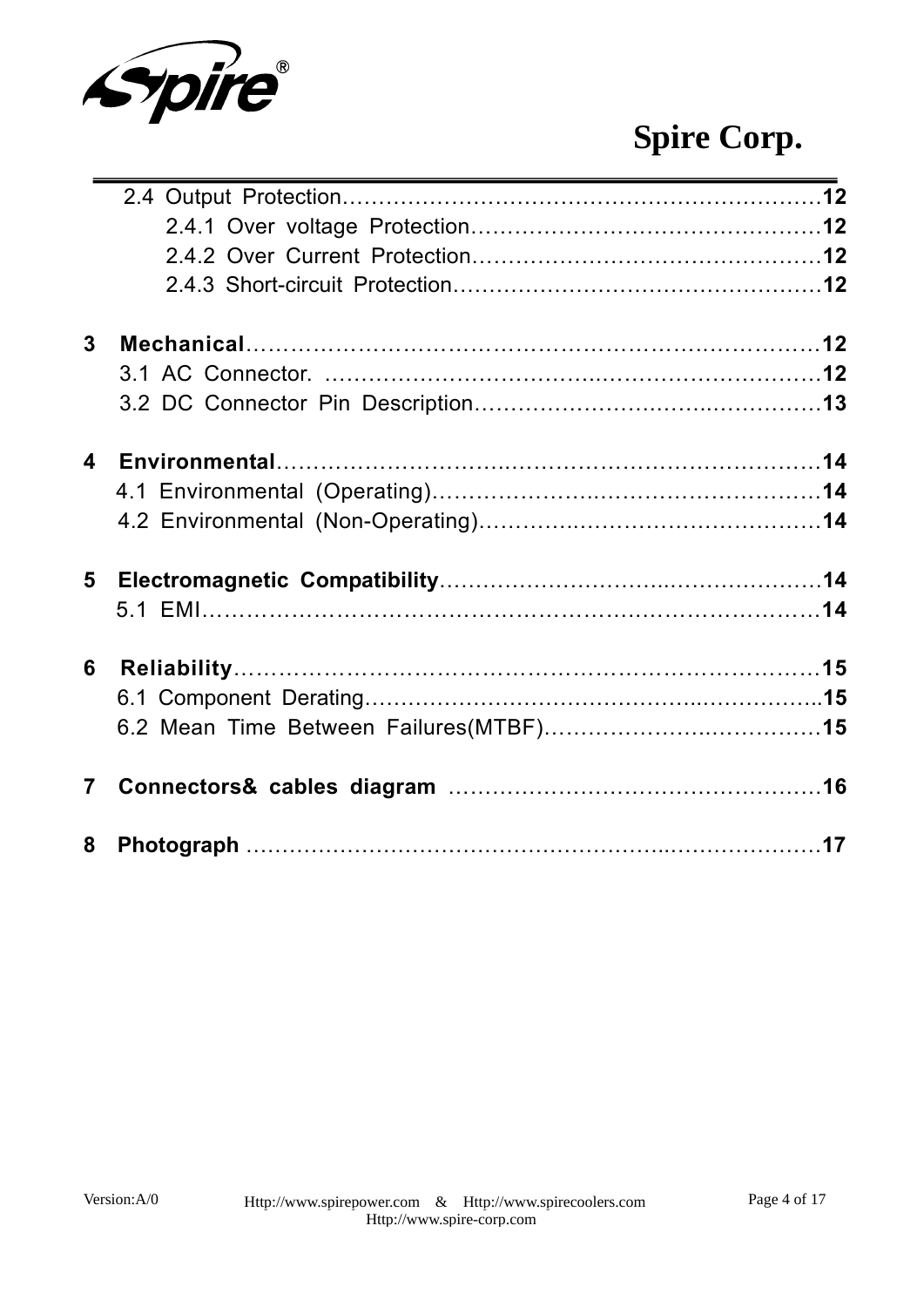

#### **1 Introduction**

#### **1.1 Scope**

This specification defines the performance and characteristic for the model of SP-ATX-550WTB-APFC-2S power supply.

#### **1.2 General Description**

SP-ATX-550WTB-APFC-2S is a switching power supply, 550W self-contained, AC to DC power source supply suitable for mounting in PC.

- 1) SPCC 0.8MM ENCLOSURE
- 2) ONE 12CM FAN
- 3) Black Paint Case
- 4) Dimension:140mm(L)\*150mm(W)\*85mm(H)

## **2 Electrical**

### **2.1 AC Input**

Table 1 list AC input voltage and frequency requirements for continuous operation.

| <b>Parameter</b> | Min. | $N$ om. $^{(1)}$ | Max. | Unit          |
|------------------|------|------------------|------|---------------|
| Vin Voltage      | 200  | 220              | 240  | <b>VACrms</b> |
| Vin Frequency    | 50   | ---              | 60   | <b>Hzrms</b>  |

**Table 1. AC Input Line Requirements** 

 $(1)$  Nominal voltages for test purposes are considered to be within  $\pm 1.0$  V of nominal.

Power Factor Correction (PFC)

SP-ATX-550WTB-APFC-2S (w/ Active PFC) is facilitated with the universal input 100~240VAC Active PFC with the PF value  $\geq 0.9$ 

#### **2.1.1 Input Over Current Protection**

The power supply is equipped with a non-reset-able fuse on the AC input to limit power consumption on a failure within the power supply module.

Input Fuse Rating:

| Voltage            | 250 V  |
|--------------------|--------|
| Current            | 6 A    |
| De-activation time | 200 ms |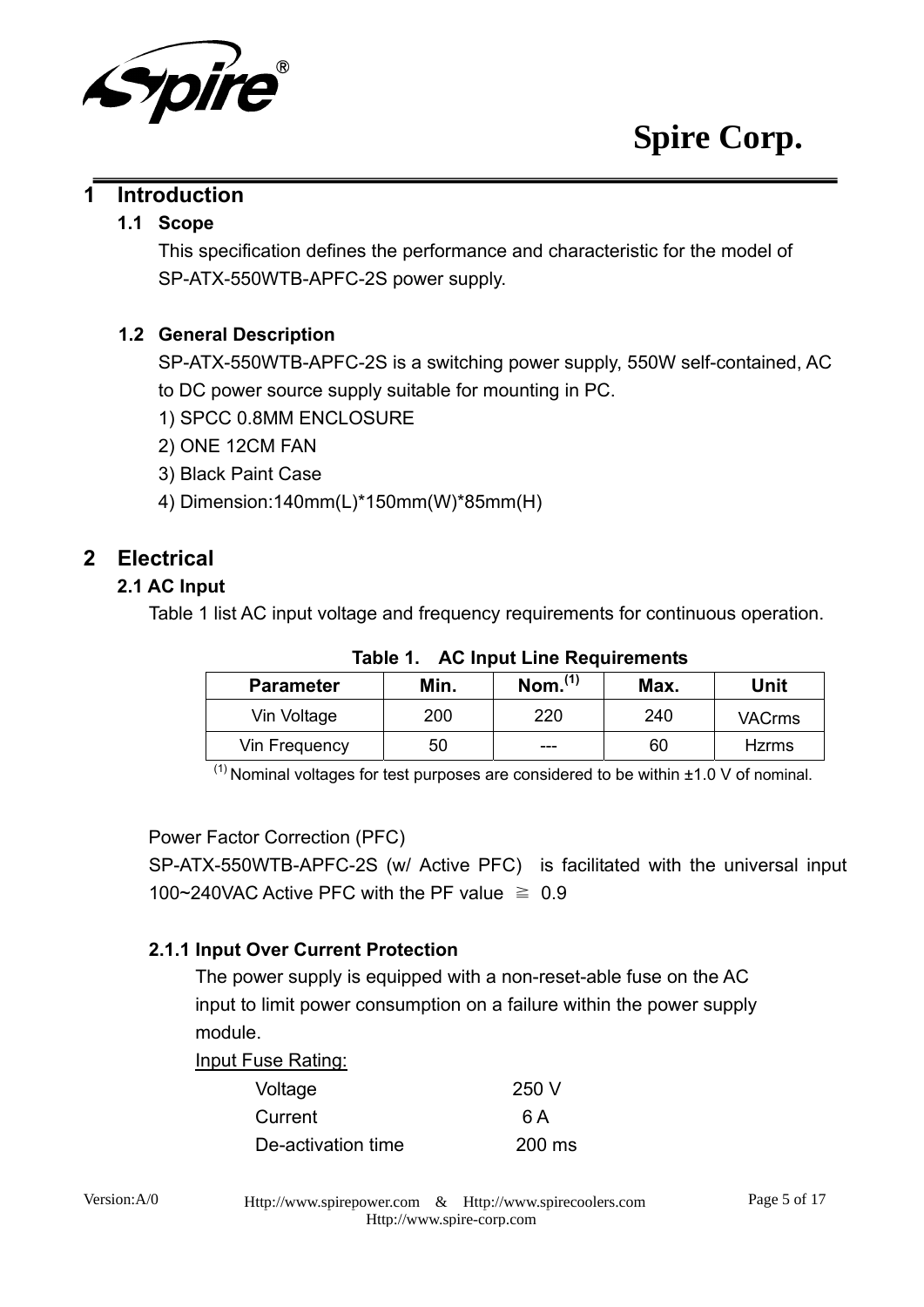

#### **2.1.2 Inrush Current Limiting**

Maximum inrush current from power-on (with power on at any point on the AC sine) and including, but not limited to, three line cycles, shall be limited to a level below the surge rating of the input line cord, AC switch if present, bridge rectifier, fuse, and EMI filter components. Repetitive ON/OFF cycling of the AC input voltage should not damage the power supply or cause the input fuse to blow.

#### **2.1.3 Withstand Voltage**

The power supply is capable of withstanding a maximum 1500 VDC potential between the input and ground for a period of 1 second.

#### **2.1.4 Catastrophic Failure Protection**

If a component failure occurs, the power supply will not exhibit any of the following:

- 1) Flame
- 2) Excessive smoke
- 3) Charred PCB
- 4) Fused PCB conductor
- 5) Startling noise
- 6) Emission of molten material

#### **2.2 DC Output**

#### **2.2.1 DC Voltage Regulation**

The DC output voltages are remain within the regulation ranges shown in Table 2 when measured at the load end of the output connectors under all line, Load, and environmental conditions.

| <b>Output</b> | Range | Min.     | Nom.(1)  | Max.     | <b>Unit</b>  |
|---------------|-------|----------|----------|----------|--------------|
| $+12V1DC$     | ± 5%  | $+11.40$ | $+12.00$ | $+12.60$ | <b>Volts</b> |
| $+12V2DC$     | ± 5%  | $+11.40$ | $+12.00$ | $+12.60$ | <b>Volts</b> |
| +5VDC         | ± 5%  | $+4.75$  | $+5.00$  | $+5.25$  | <b>Volts</b> |
| $+3.3$ VDC    | ± 5%  | $+3.14$  | $+3.30$  | $+3.47$  | <b>Volts</b> |
| $-12VDC$      | ±10%  | $-10.80$ | $-12.00$ | $-13.20$ | <b>Volts</b> |
| $+5VSB$       | ± 5%  | $+4.75$  | $+5.00$  | $+5.25$  | <b>Volts</b> |

**Table 2. DC Input Line Requirements**

1) ATX +12VDC peak loading, regulation at the + 12Vdc output can go to±10%.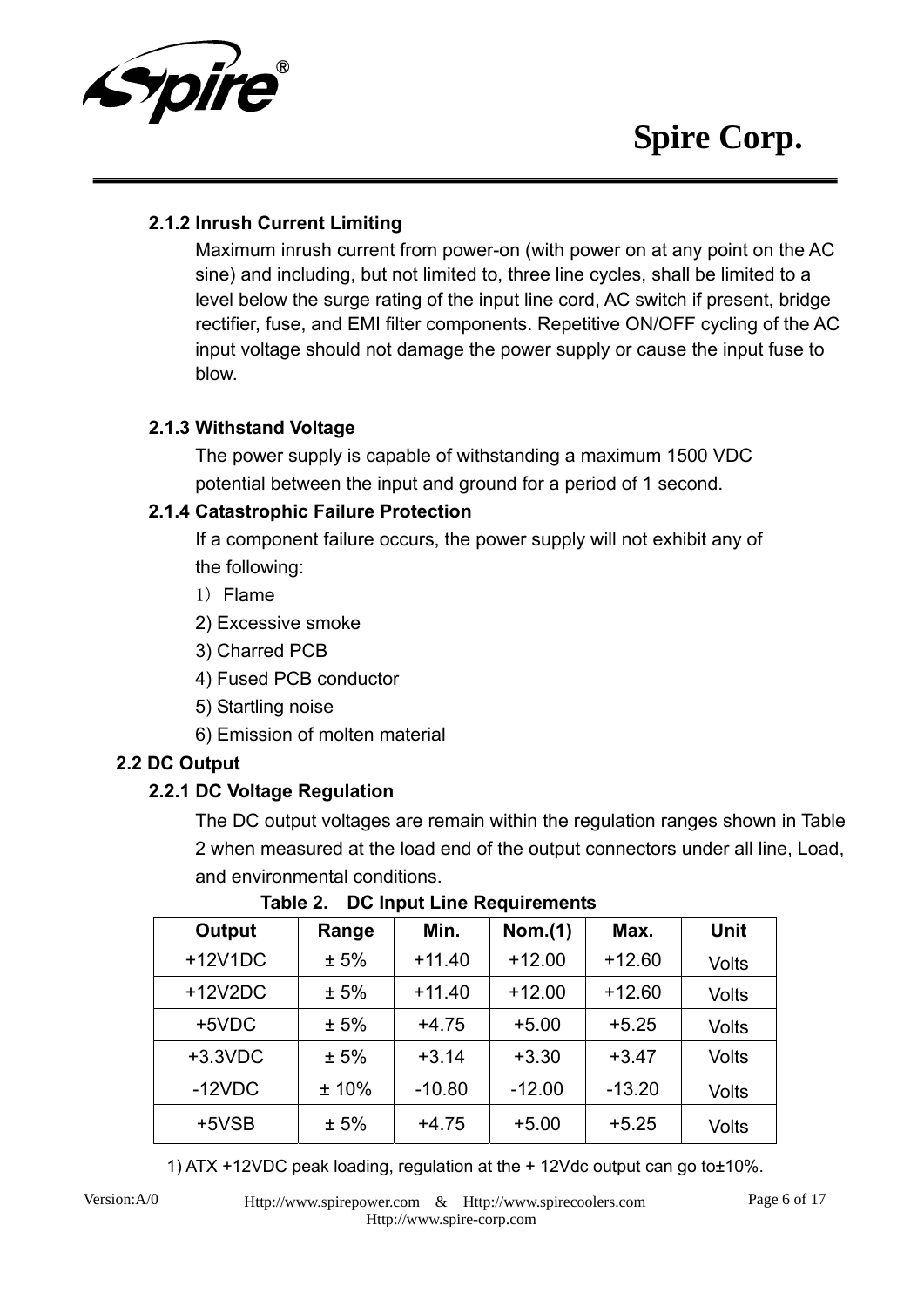

### **2.2.2 Output DC Current Ranges**

All outputs are within the specified limits of regulation when each output is subjected to the conditions listed below.

| <b>DC Nominal Voltage</b> | <b>Minimum</b><br><b>Current</b> | <b>Maximum</b><br><b>Current</b> |
|---------------------------|----------------------------------|----------------------------------|
| +12 V1 DC                 | 1 A                              | 16A                              |
| +12 V2 DC                 | 1A                               | 16A                              |
| $+5$ V DC                 | 1A                               | 20A                              |
| $+3.3$ V DC               | 1A                               | 20A                              |
| $-12$ V DC                | 0.0A                             | 0.5A                             |
| $+5$ V SB                 | 0.0 A                            | 2.0A                             |

|  | Table 3. DC Input Line Requirements |
|--|-------------------------------------|
|  |                                     |

NOTE:

1)The combined power output of +5V and +3.3V shall not exceed 220W.

- The combined power output of +5V,+3.3V and +12V shall not exceed 535W 2)When +12V,+5V loading max load ,total output power can be 550W whose lasting time shall not exceed 15 seconds .The voltage regulation range of any output loading surge load shall be +/-10%.
- 3)Input voltage is 220-240Vac ,When peak load.

### **2.2.3 Output Voltage Line Regulation**

The following table specifies line regulation as measured from minimum to maximum load including the transient response requirements as detailed in this document.

| <b>DC Nominal Output</b> | <b>Output Voltage Tolerance</b> |
|--------------------------|---------------------------------|
| +12V1 DC                 | ±1%                             |
| +12V 2DC                 | ±1%                             |
| $+5V$ DC                 | ±1%                             |
| +3.3V DC                 | ±1%                             |
| $-12V$ DC                | ±2%                             |
| $+5V$ SB                 | $+1%$                           |

**Table 4. DC Output Tolerance Specifications** 

#### **2.2.4 Cross Regulation**

The power supply DC outputs perform within all line and load specifications Regardless of the static or transient loads on any of the outputs.

#### **2.2.5 Efficiency**

85% at 230VAC,50% loading output;82% at 230VAC,100% loading output.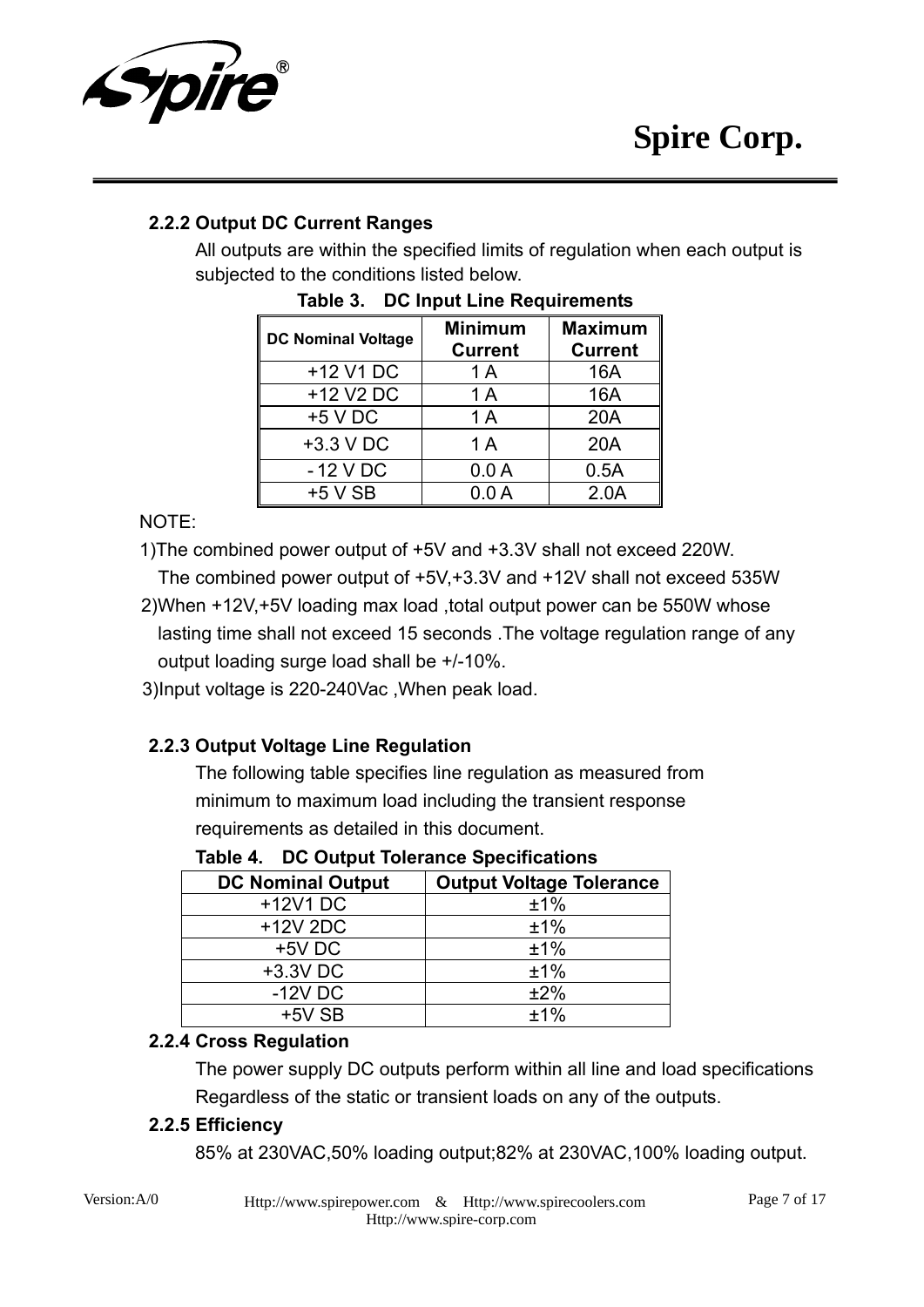

#### **2.2.6 Output Ripple/Noise**

The output ripple/noise requirements listed in Table 5 should be met throughout the load ranges specified and under all input voltage conditions as specified. Ripple and noise are defined as periodic or random signals over a frequency band of 10 Hz to 20MHz. Measurements shall be made with an oscilloscope with 20 MHZ bandwidth. Outputs should be bypassed at the connector with a 0.1μF ceramic disk capacitor and a 10μF electrolytic capacitor to simulate system loading. See Figure1.

| Output     | Max. Ripple<br>(mVpp) | <b>Max. Ripple&amp; Noise</b><br>(mVpp) |
|------------|-----------------------|-----------------------------------------|
| +12 V1DC   | 120                   | 240                                     |
| +12 V2DC   | 120                   | 240                                     |
| $+5$ VDC   | 50                    | 100                                     |
| $+3.3$ VDC | 50                    | 100                                     |
| $-12$ VDC  | 120                   | 240                                     |
| $+5$ VSB   | 50                    | 100                                     |

#### **Table 5. DC Output Ripple/Noise**



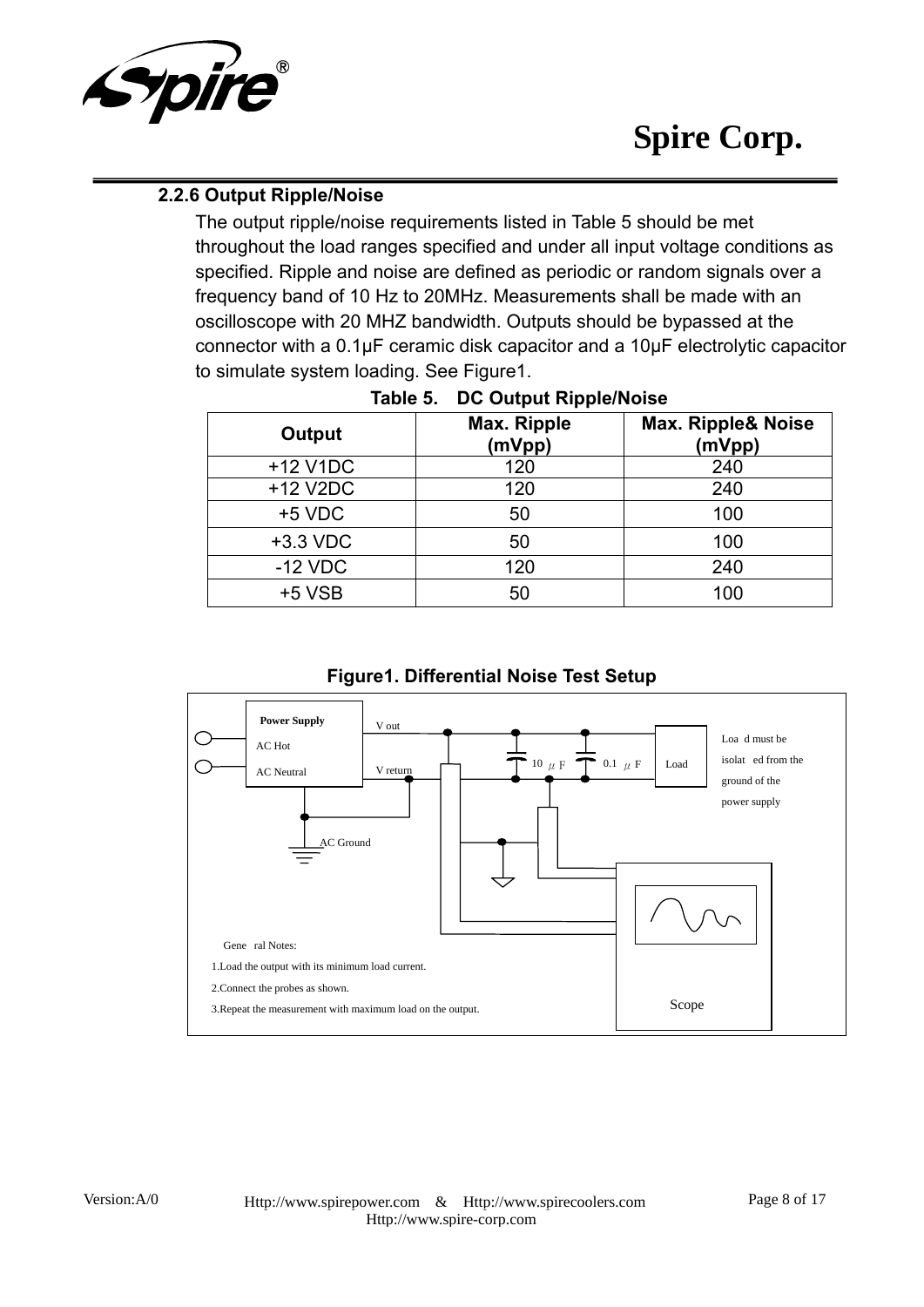

#### **2.2.7 Output Transient Response**

The table below summarizes the output transient steps for each output. The Transient slew rate is =0.5A/μs.

| <b>DC Output</b> | <b>Maximum Step Size</b> | <b>Output Voltage Tolerance</b> |
|------------------|--------------------------|---------------------------------|
| $+12V1DC$        | 40% of rated output      | ±5%                             |
| $+12V2DC$        | 60% of rated output      | ±5%                             |
| +5VDC            | 30% of rated output      | ±5%                             |
| $+3.3$ VDC       | 30% of rated output      | ±5%                             |
| $-12VDC$         | 0.1A                     | ±10%                            |
| $+5VSB$          | 0.5A                     | ±5%                             |

#### **Table 6. DC Output Transient Response Specifications**

#### **2.2.8 Capacitive Load**

The power supply is able to power up and operate normally with the following capacitances simultaneously present on the DC outputs.

| <b>DC Output</b> | ATX12V Capacitive Load (µF) |
|------------------|-----------------------------|
| +12 V1DC         | 5,000                       |
| +12 V2DC         | 3,000                       |
| $+5$ VDC         | 6,000                       |
| +3.3 VDC         | 6,000                       |
| $-12$ VDC        | 350                         |
| $+5$ VSB         | 350                         |

**Table 7. Output Capacitive Loads** 

#### **2.2.9 Closed-loop Stability**

The power supply is unconditionally stable under all line/load/transient loads Conditions including capacitive loads specified in Table 7. A minimum of 45 degrees phase margin and 10 dB gain margin is recommended at both the maximum and minimum loads.

#### **2.2.10 Power Sequencing**

All outputs, regardless of loading, turn on within 50ms of each other. The 5VSB output is in regulation for a minimum of 10ms prior to the other output rails reaching regulation.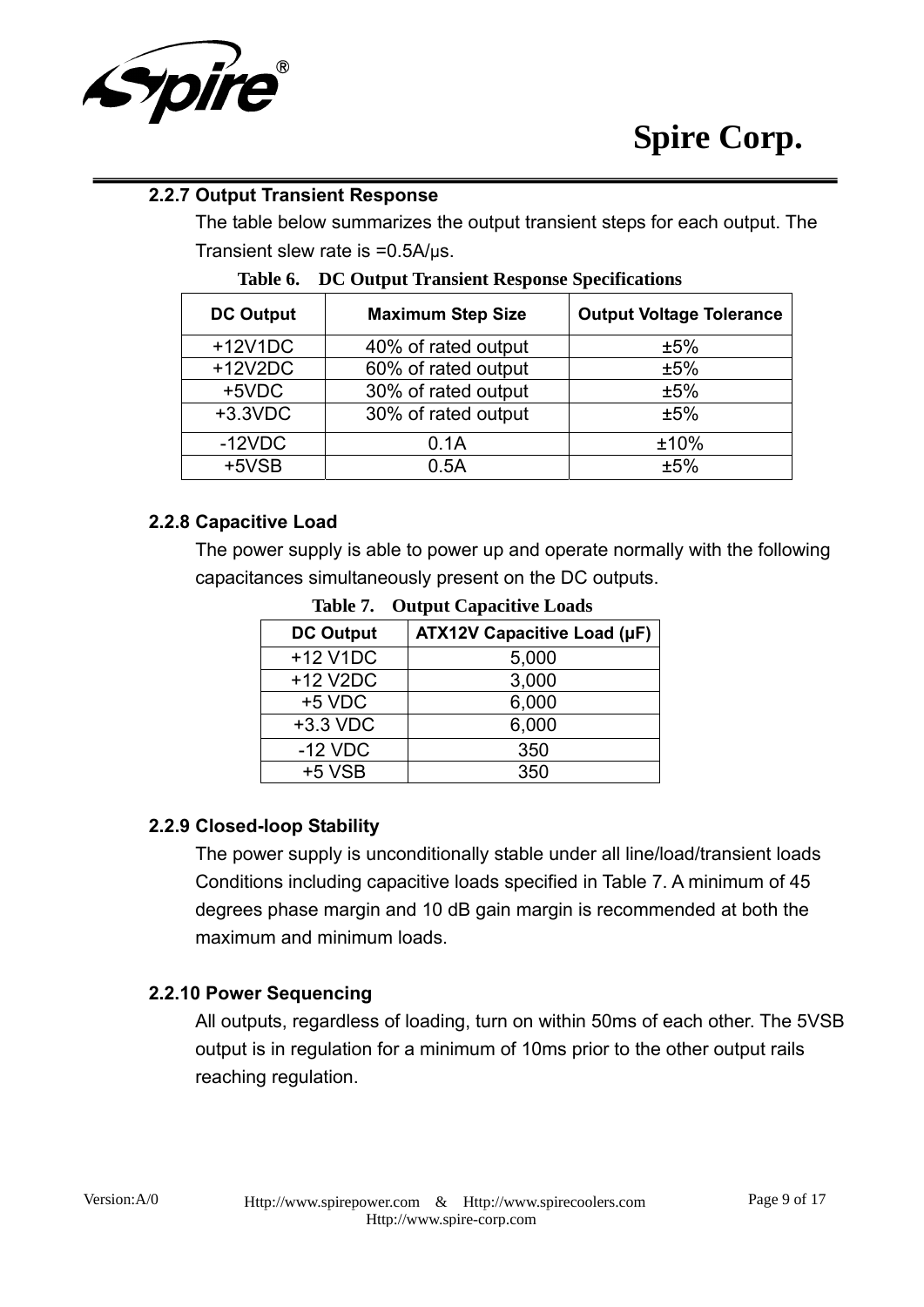

#### **2.2.11 Voltage Hold-up Time**

All output will stay within regulation for at least 16ms after an AC line voltage failure is detected at nominal line (230VAC) under full load condition.

# **2.3 Timing / Housekeeping / Control**



### **Figure 2. Power Supply Timing**

## **2.3.1 PWR\_OK**

The power supply accepts a logic collector level which will disable/enable all the output voltages. As the logic level is low, output voltages are enable; As the logic level is high, output voltages are disable. The definition of logic low/high level is as: High Level:  $2.50V \sim 5.25V$  while sourcing 0.4mA maximum

Low Level:  $0.0V \sim 0.50V$  while sinking 5.0mA maximum

Rise Time: 3.0ms maximum (10.0% ~ 90.0%)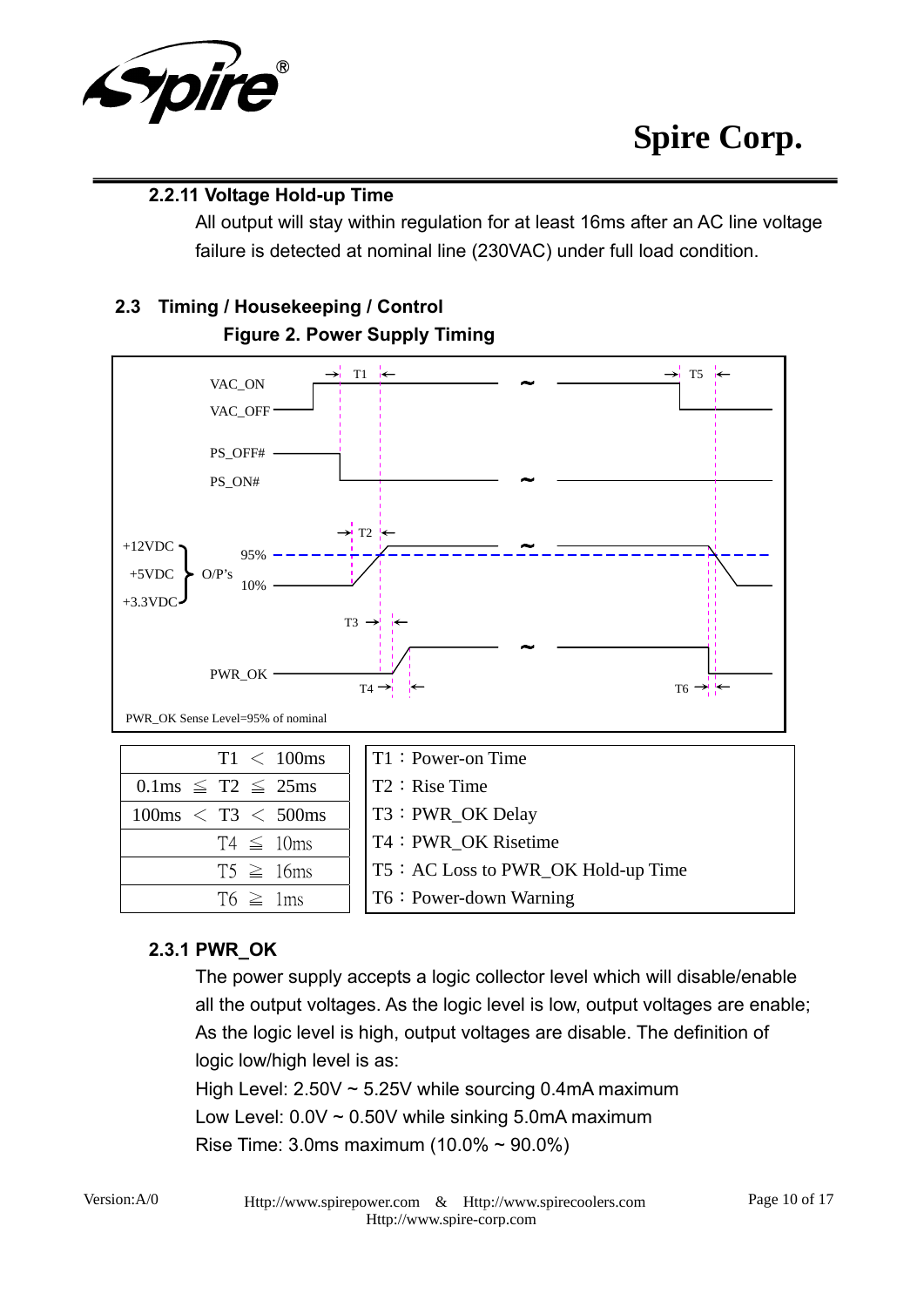

### **2.3.2 PS\_ON#**

The power supply provides an internal pull-up to TTL high. The power supply also provides denounce circuitry on PS\_ON# to prevent it from oscillating on/off at startup when activated by a mechanical switch. The DC output enable circuitry is SELV-complaint.

#### **Table 8. PS\_ON# Signal Characteristics**

|                                                      | Min. | Max.     |
|------------------------------------------------------|------|----------|
| V <sub>IL</sub> , Input Low Voltage                  | 0.0V | 0.8V     |
| $V_{IL}$ , Input Low Current (Vin = 0.4 V)           |      | $-1.6mA$ |
| V <sub>IH</sub> , Input High Voltage (lin = -200 µA) | 2.0V |          |
| $VIH$ , open circuit, lin = 0                        |      | 5.25V    |

#### **2.3.3 +5VSB**

The +5VSB is capable of delivering a maximum of 2.5A at +5V ±5% to external circuit. The power supply +5VSB is with overcurrent protection.

### **2.3.4 Power-on Time**

The power-on time is less than 100ms (T1 < 100ms). The +5VSB has a power-on time of two seconds maximum after application of valid AC voltages. (Figure 1)

### **2.3.5 Rise time**

The output voltages rise from  $\leq 10\%$  of nominal to within the regulation ranges within 0.1ms to 25ms (0.1ms  $\leq$  T2  $\leq$  25ms). (Figure 2)

### **2.3.6 Overshoot at Turn-on / Turn-off**

Any overshoot at turn on or turn off is under 10% of the nominal DC output voltage with further stipulation that all DC outputs are within their specified DC voltage ranges before the generation of the power good signal. Additionally, no voltage may undershoot or overshoot once the power good signal has been asserted.

### **2.3.7 Reset after Shutdown**

The power supply latches into a shutdown state because of a fault condition on its outputs, the power supply returns to normal operating after the fault has been removed and the PS ON# (or AC input) has been cycled OFF/ON with a minimum OFF time of 1 second.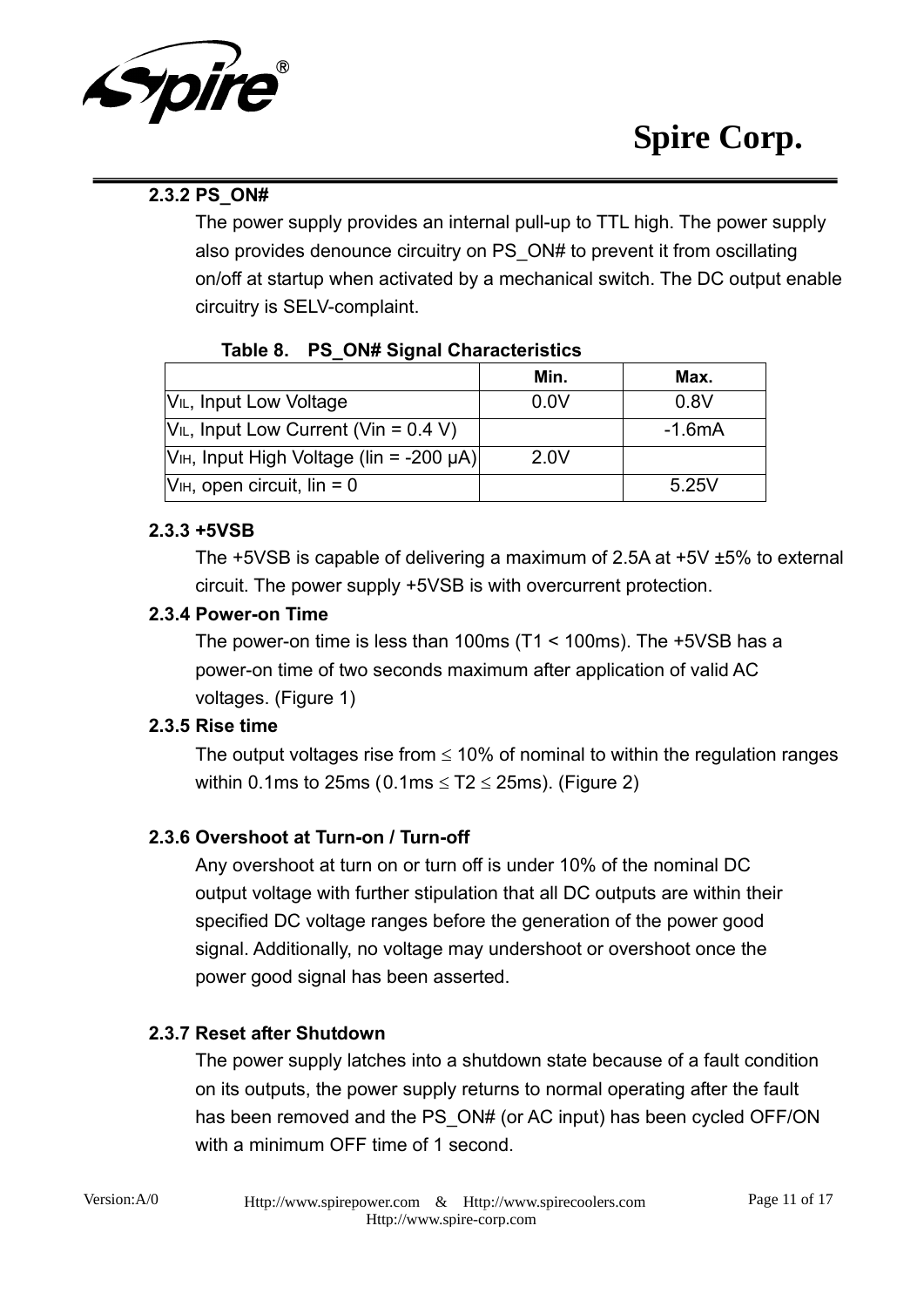

#### **2.4 Output Protection**

Each DC output is protected from over voltage, over current and short circuit. The following sections include the details for these protection mechanisms.

#### **2.4.1 Over voltage Protection**

The overvoltage sense circuitry and reference reside in packages that are separate and distinct from the regulator control circuitry and reference. No single point fault is able to cause a sustained overvoltage condition on any or all outputs. The power supply provides latch-mode overvoltage protection defined as:

+5V output is between 5.74V to 7V

+12V output is between 13.4V to 15.6V

+3.3V output is between 3.76V to 4.8V

#### **2.4.2 Over Current Protection**

The power supply DC outputs are protected from supplying output current above the maximum ratings defined in Table 3, and when output power is between 120%~180%. With the exception of the 5VSB output, all DC outputs are latched off in the event of an over-current event on any of the DC outputs. In the event of a short circuit on any output, except the 5VSB rail, all outputs are disabled and remain disabled until the power supply is powered off back on. The 5VSB rail will recover upon removal of the over current condition.

#### **2.4.3 Short-circuit Protection**

The power supply DC outputs are protected from damage due to faults, when any output shorts to ground. In the event of a short circuit on any output, all outputs shall be disabled and remain disable until the power supply is powered off and back on. The +5VSB rail will recover upon removal of the over current condition.

#### **3 Mechanical**

#### **3.1 AC Connector**

The AC input receptacle is an IEC 320 type or equivalent. In lieu of a dedicated switch, the IEC 320 receptacle may be considered the mains disconnect.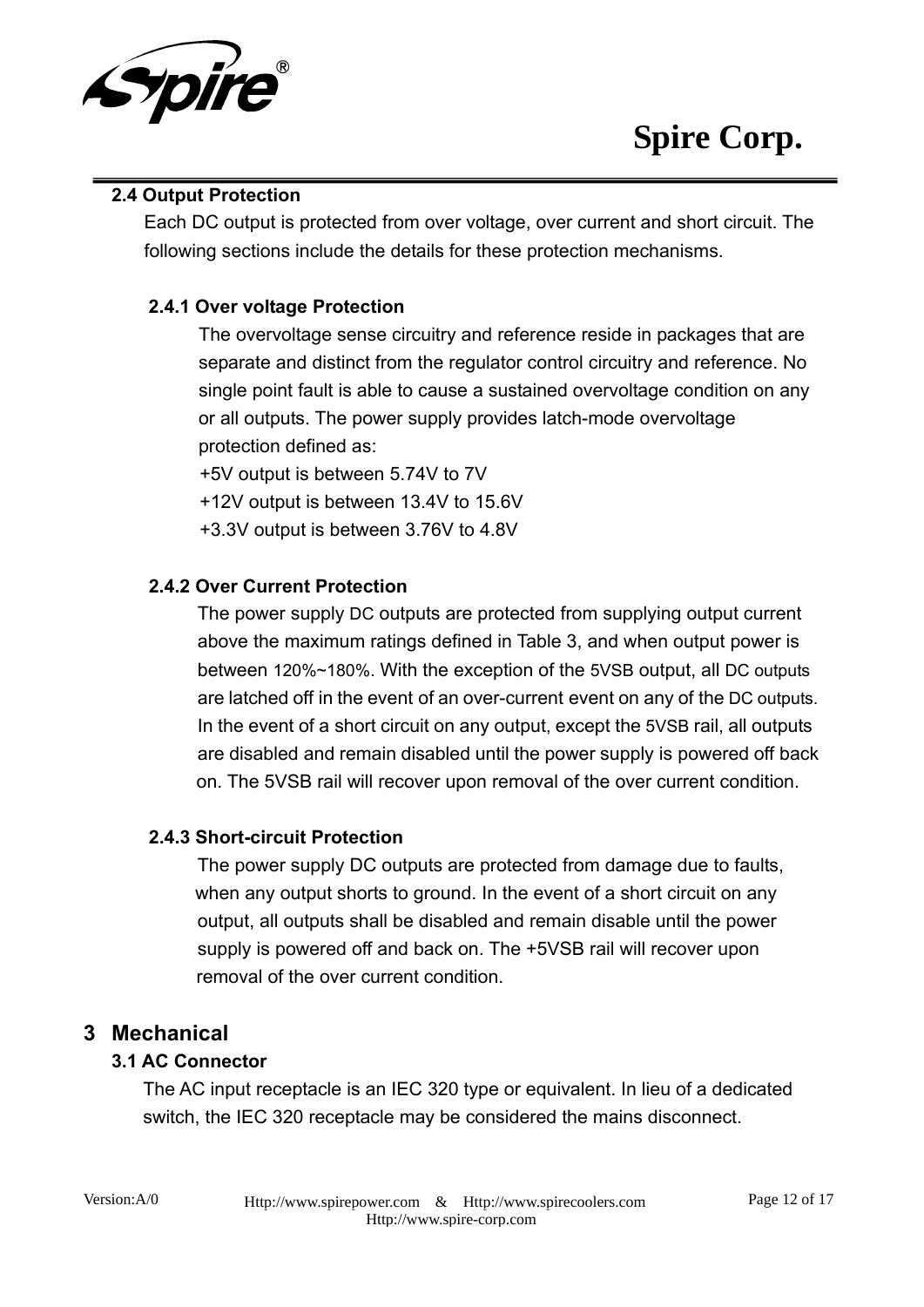

#### **3.2 DC Connector Pin Description**



| Pin            | Color  | Signal     | Pin | Color        | Signal              |
|----------------|--------|------------|-----|--------------|---------------------|
| 1              | Orange | $+3.3VDC$  | 13  | Orange       | $+3.3VDC$           |
|                |        |            |     | <b>Brown</b> | +3.3V default sense |
| $\overline{2}$ | Orange | $+3.3VDC$  | 14  | Blue         | $-12VDC$            |
| 3              | Black  | <b>COM</b> | 15  | Black        | <b>COM</b>          |
| 4              | Red    | $+5$ VDC   | 16  | Green        | PS_ON/OFF           |
| 5              | Black  | <b>COM</b> | 17  | Black        | <b>COM</b>          |
| 6              | Red    | $+5$ VDC   | 18  | Black        | <b>COM</b>          |
| 7              | Black  | <b>COM</b> | 19  | Black        | <b>COM</b>          |
| 8              | Gray   | PWR OK     | 20  |              |                     |
| 9              | Purple | $+5VSB$    | 21  | Red          | $+5VDC$             |
| 10             | Yellow | $+12$ VDC  | 22  | Red          | $+5VDC$             |
| 11             | Yellow | $+12$ VDC  | 23  | Red          | $+5VDC$             |
| 12             | Orange | $+3.3VDC$  | 24  | Black        | <b>COM</b>          |









| Pin | Color        | Signal Pin Color |              | Signal                                    |
|-----|--------------|------------------|--------------|-------------------------------------------|
|     | Red          | $+5VDC$ 3        | <b>Black</b> | COM                                       |
|     | <b>Black</b> | <b>COM</b>       |              | $\frac{1}{1}$ Yellow $\frac{1}{1}$ +12VDC |

| $1$ Pin $\perp$ |             | Color   Signal   Pin   Color |                |       | Signal                                                 |
|-----------------|-------------|------------------------------|----------------|-------|--------------------------------------------------------|
|                 | Red         | $+5VDC$ 3                    |                | Black | <b>COM</b>                                             |
| $\overline{2}$  | Black   COM |                              | $\overline{4}$ |       | $\frac{1}{1}$ Yellow $\frac{1}{1}$ 12VDC $\frac{1}{1}$ |

| Pin     | Color  | Signal                | Pin       | Color  | Signal   |
|---------|--------|-----------------------|-----------|--------|----------|
| $1 - 3$ | Orange | $+3.3VCD$ 10-12 Black |           |        | GND      |
| $4 - 6$ | Black  | <b>GND</b>            | $13 - 15$ | Yellow | $+12VCD$ |
| $7 - 9$ | Red    | +5VCD                 |           |        |          |

| Pin           | Color        | Signal     | Pin | Color  | Signal   |
|---------------|--------------|------------|-----|--------|----------|
| 1             | <b>Black</b> | <b>COM</b> | 5   | Yellow | $+12VDC$ |
| $\mathcal{P}$ | <b>Black</b> | <b>COM</b> | 6   | Yellow | $+12VDC$ |
| 3             | <b>Black</b> | <b>COM</b> |     | Yellow | $+12VDC$ |
| 4             | <b>Black</b> | COM        | 8   | Yellow | $+12VDC$ |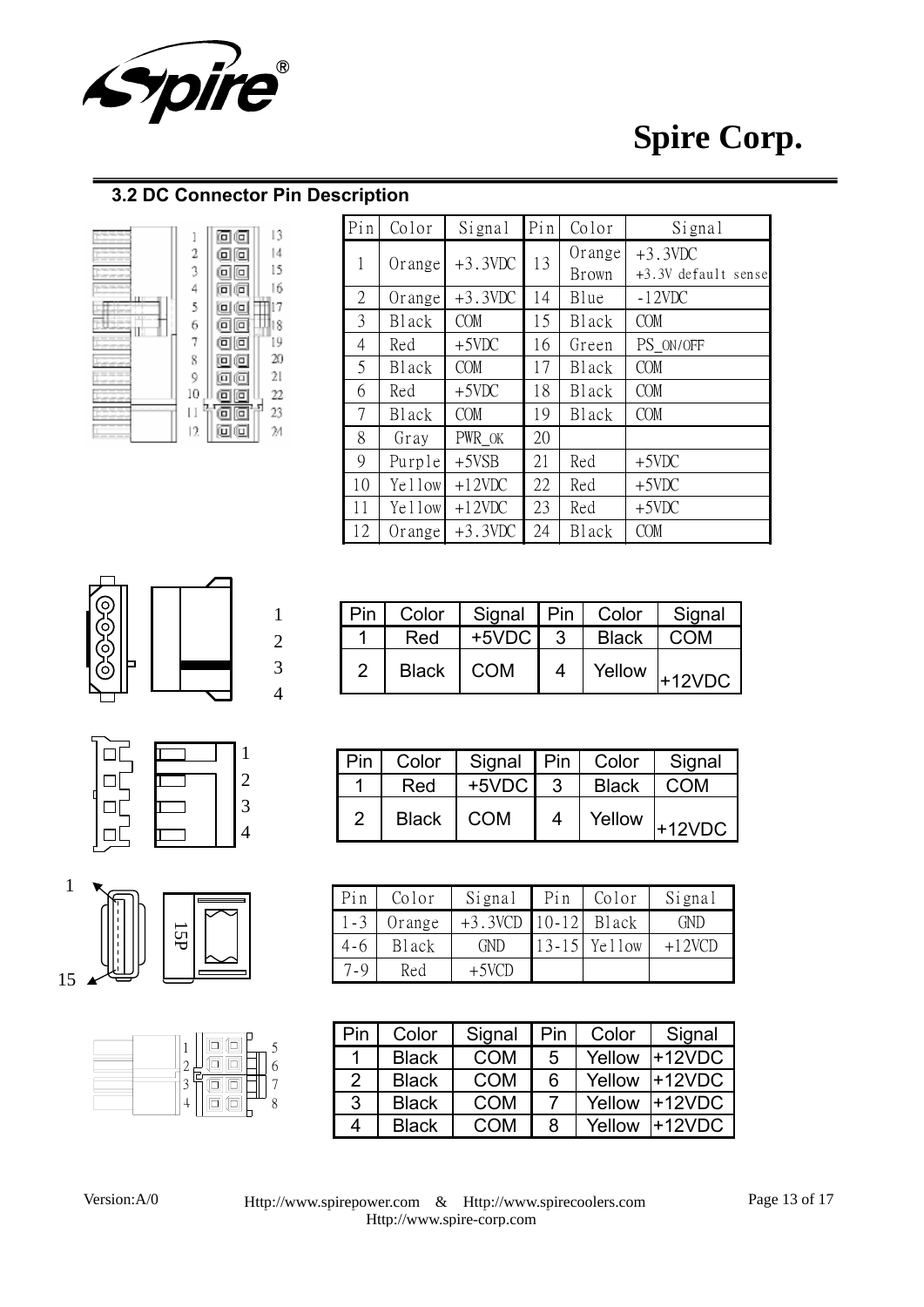

|--|--|

| Pin | Color  | Signal   Pin |   | Color        | Signal |
|-----|--------|--------------|---|--------------|--------|
|     | Yellow | $+12VDC$     |   | <b>Black</b> | COM    |
| 2   | Yellow | $+12VDC$     | 5 | <b>Black</b> | COM    |
| 3   | Yellow | $+12VDC$     |   | <b>Black</b> | COM    |

### **4 Environmental**

#### **4.1 Environmental (Operating)**

Temperature: 0℃ to 40℃

Humidity: 5% to 90% Relative Humidity (non condensing)

Altitude: 0 meters to +3,048 meters

### **4.2 Environmental (Non-Operating)**

Temperature: -20℃ to 60℃ Humidity: 5% to 85% Relative Humidity (non condensing) Altitude: 0 meters to +15,244 meters

## **5 Electromagnetic Compatibility**

The following subsections outline sample product regulations requirements for a typical Power supply. Actual requirements will depend on the design, product end use, target Geography, and other variables. Consult your company's Product Safety and Regulations Department for more details

#### **5.1 EMI**

The power supply is complied with CISPR 22, Class B. Tests are performed at 110VAC 50Hz, 120VAC 60Hz, and 220VAC 50 Hz power. The SP-ATX-550WTB-APFC-2 meets the requirement of EN 61000-3-2 Class D, and EN 61000-3-3, and the Guidelines for the Suppression of Harmonics in Appliances and General Use Equipment Class D for harmonic line current content at full-rated power.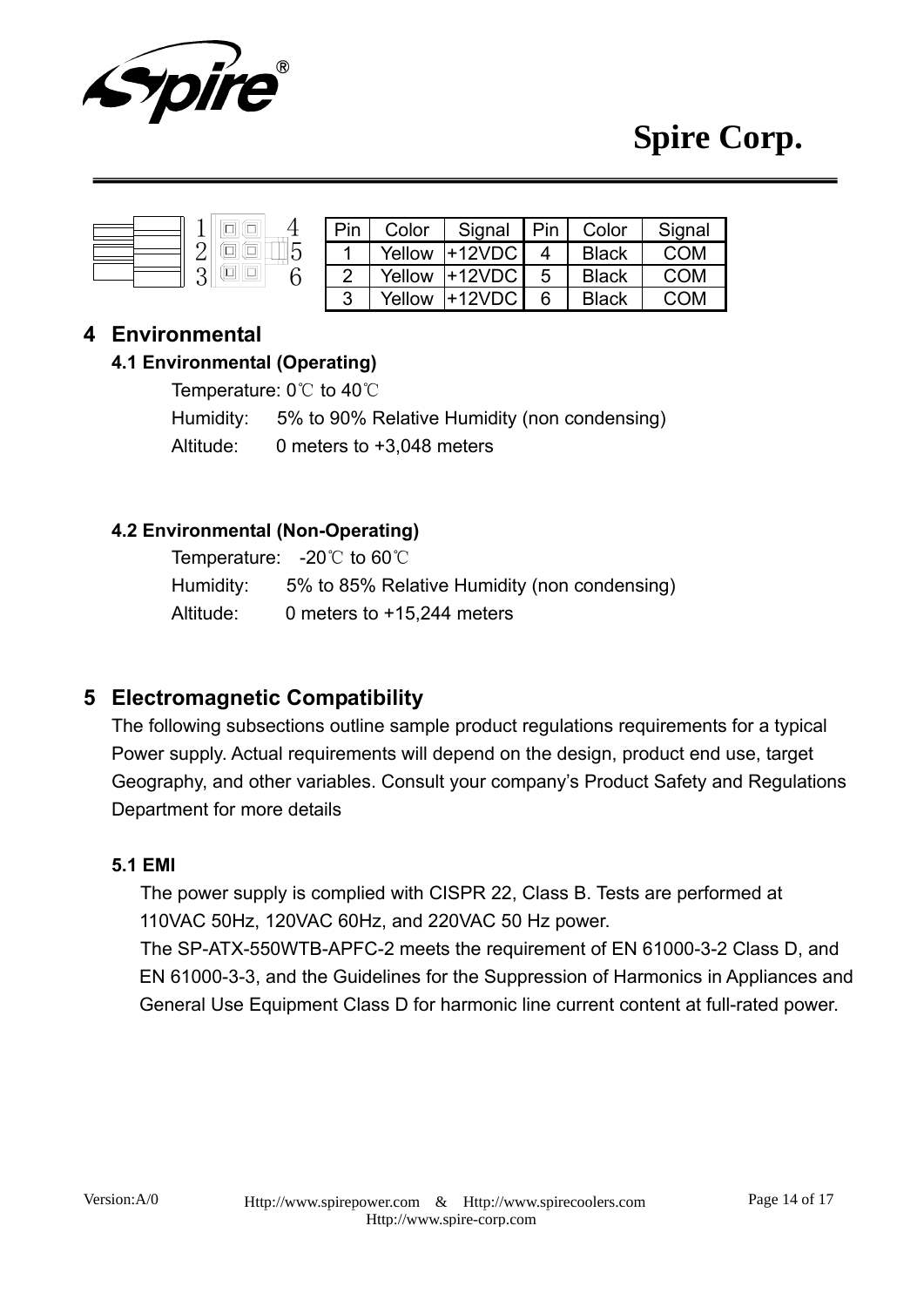

## **6 Reliability**

#### **6.1 Component Derating**

The following component derating guedelines are recommended:

‧Semiconductor junction temperatrues shall not exceed 110℃ with an ambient of 50℃.

- ‧Inductor case temperature shall not exceed safety agency requirements.
- ‧Capacitor case temperature shall not exceed 95% of rated temperature.
- ‧Component voltage and current derating shall be >10% at 50℃.

‧Magnetic saturation of any transformer will not be allowed under any line, load, startup or transient condition including 100% transients on the five main outputs or +5VSB.

#### **6.2 Mean Time Between Failures(MTBF)**

The power supply reliability is based on the calculation with the Part-Stress Analysis method of MIL-HDBK-217F using the quality factors listed in

MIL-HDBK-217F. The power supply MTBF is 100,000 hours under the following conditions:

- Full-rated load
- 230VAC input
- Ground begin
- 25℃ ambient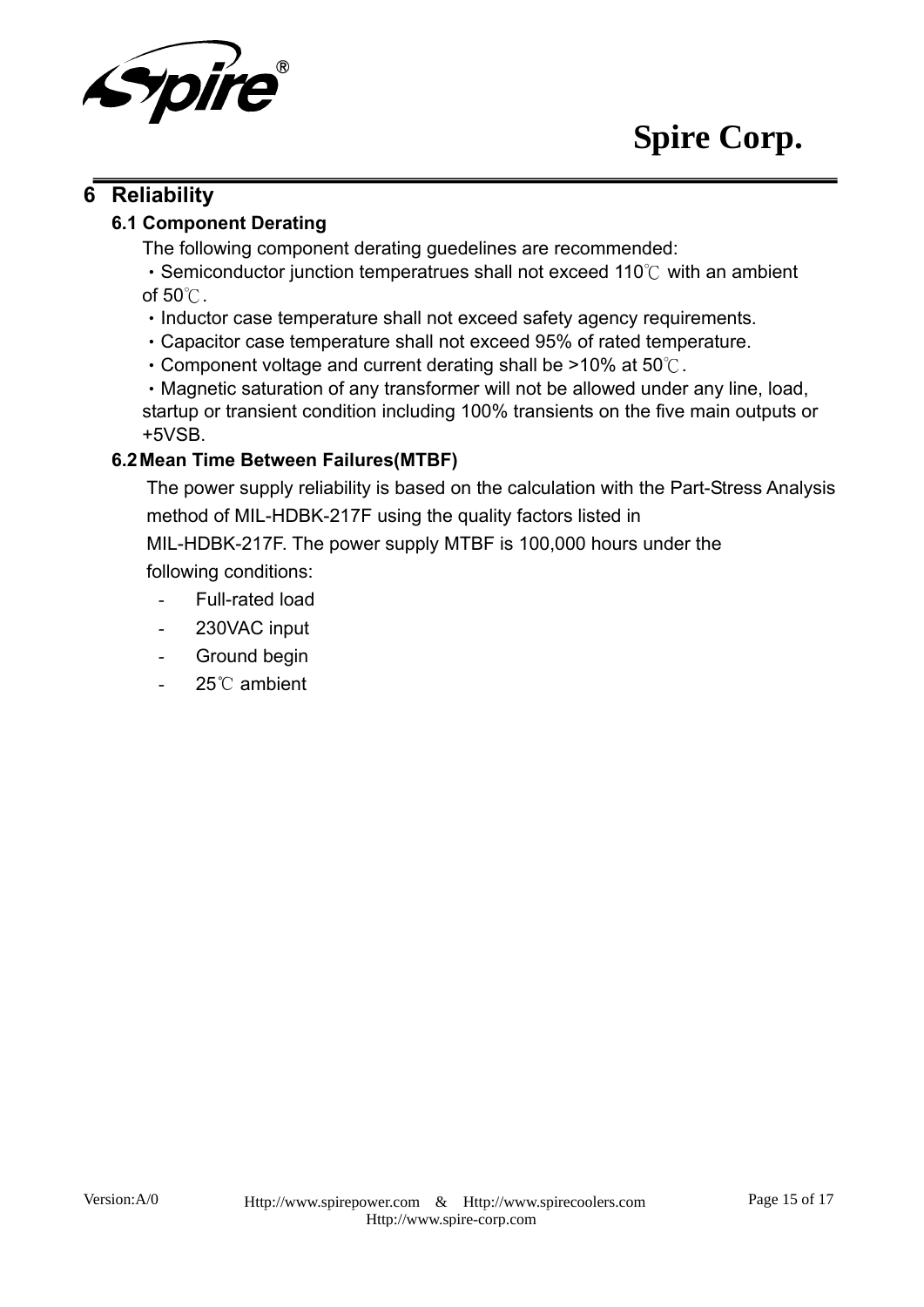

**Spire Corp.**





Version:A/0 Page 16 of 17 Http://www.spirepower.com & Http://www.spirecoolers.com Http://www.spire-corp.com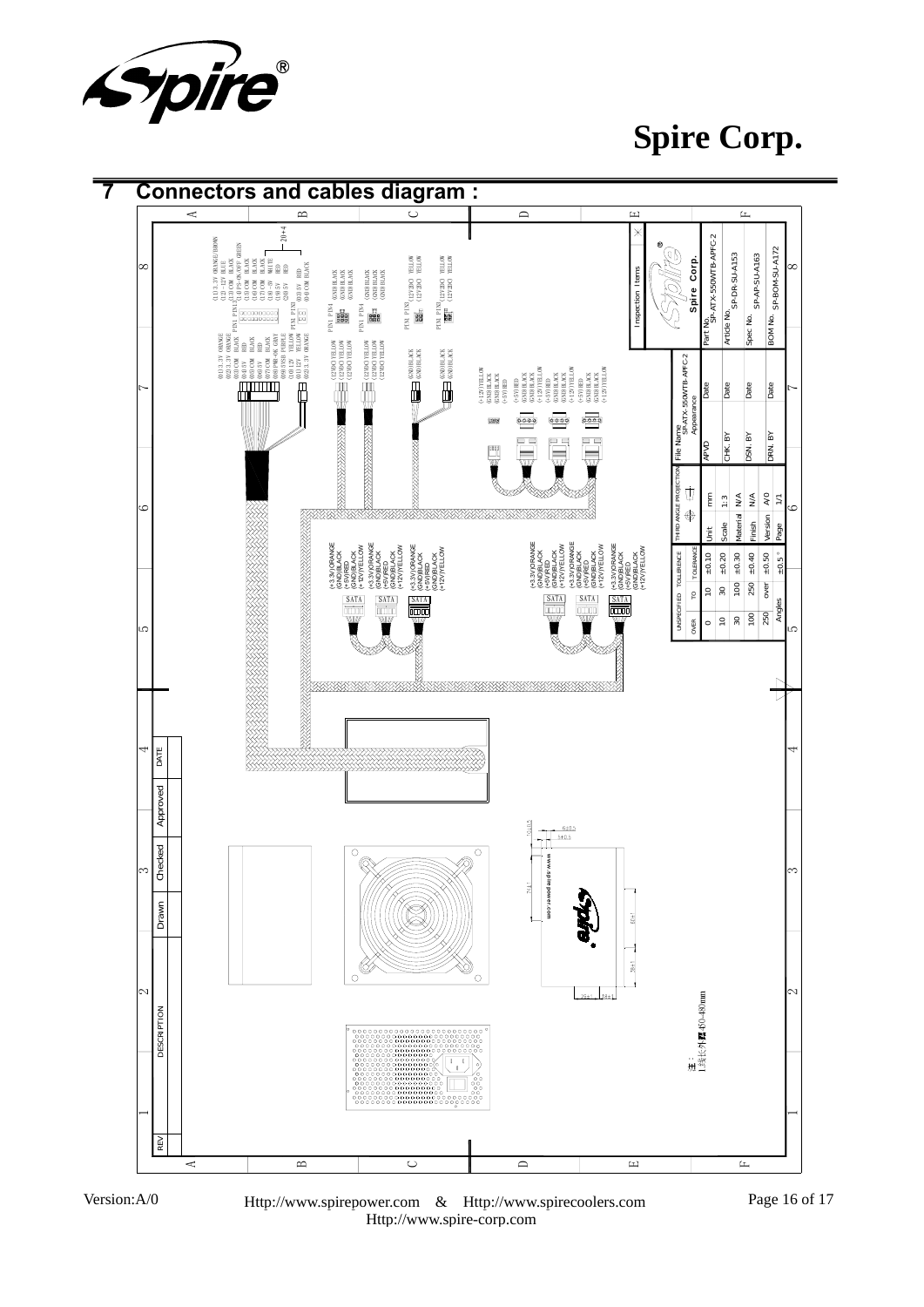

# **8 Photograph:**







Version:A/0 Page 17 of 17 Http://www.spirepower.com & Http://www.spirecoolers.com Http://www.spire-corp.com